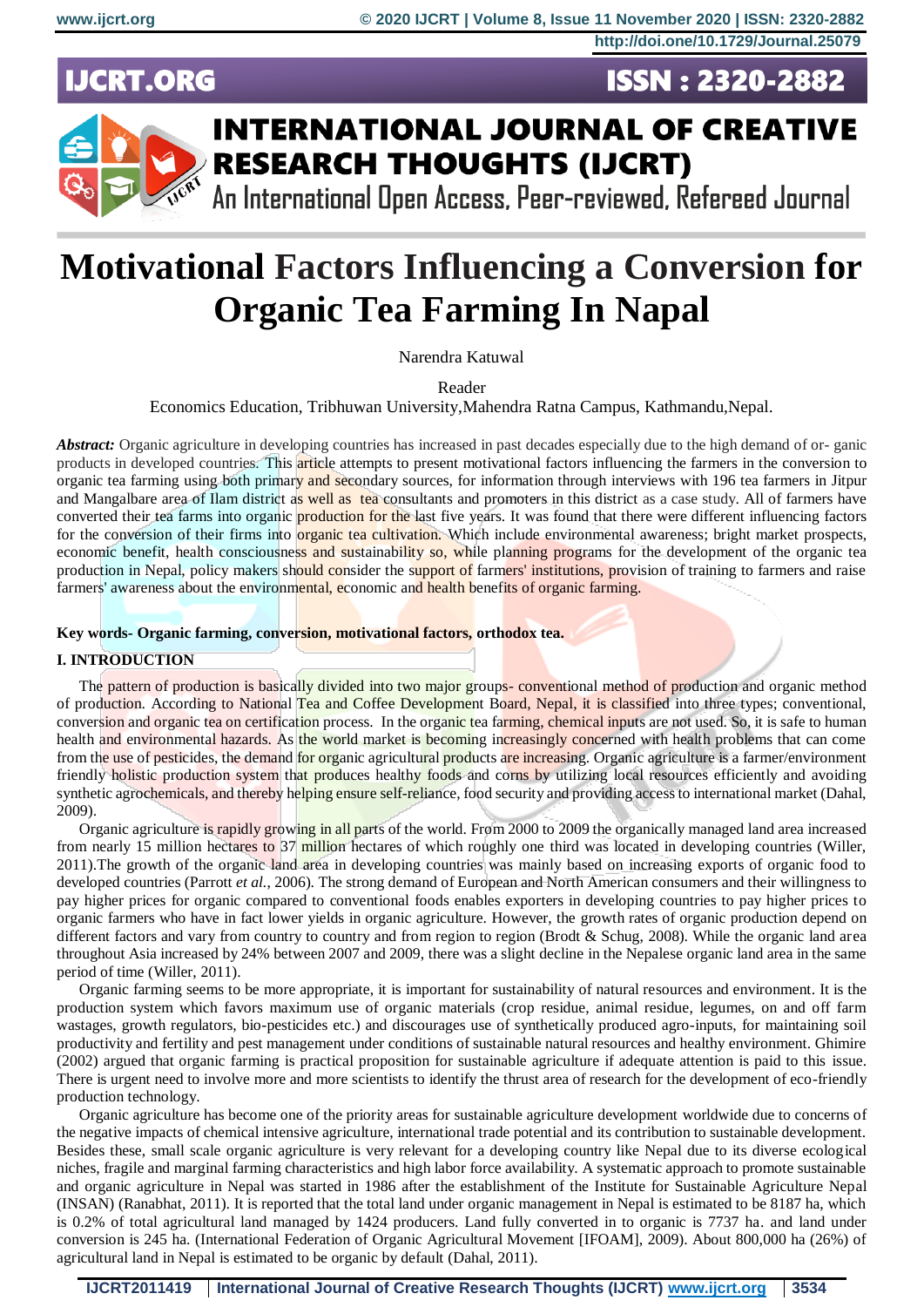This study is focusing on organic tea farming in Nepal where tea has got a great potential for employ ment generation and export earnings. In 2006, the tea sector employed 105,000 Nepalese people, particularly women (ITC, 2007). Moreover, most of the Nepalese tea is grown by poor smallholder farmers (Heiss & Heiss, 2007) and tea cultivation and marketing can be an effective driving force for poverty alleviation (ITC, 2007). The Nepalese tea sector has experienced an aver- age growth of 14 % per annum since 2000 and the area under cultivation has reached 15,168 hectares in 2007 (FAO, 2009a). In the same year more than 90 % of the orthodox tea produced in the hills of Nepal was exported to India and overseas markets (AEC/FNCCI, 2009). A total of 9,697 tons of Nepalese tea was exported in 2007 (FAO, 2009b). Till now (2014), the total plantation area of orthodox tea covered 104835 ropani in Nepal, where 8768 farmers are involved. It is reported that the production of orthodox tea is 3037694 kg in this year (NTCDB, 2014). The cost of production for green tea leaf is approximately 19.55 Nepali Rupees (NPR) per kilogram (kg). The cost for organic tea production is 39.43 to 52.20 NPR per kg. The average price for organic leaf is 40 to 55 NPR/kg, and for conventional leaf is 20 to 26 NPR/kg; however, the price varies depending on flush and leaf quality. The estimated average manufacturing cost is 140 to 200 NPR/kg for conventional tea and 260 to 300 NPR/kg for organic (USAID, 2011).

Ilam is the leading district of orthodox tea production, followed by Panchthar, Dhankuta and Terahthum. At present 8,767 farmers (households) are involved in tea cultivation in Nepal. The total plantation area of Nepal is 104835 ropani. Ilam alone occupies more than 80 percent of total tea plantation area in which 6137 farmers are involved (Nepal Tea and Coffee Development Board [NTCDB], 2014).

The organic tea movement which was initiated in 1995 has become more or less stagnant and thus the organic initiative of HOTPA is now considered a failure. Organic agriculture in developing countries has increased in past decades especially due to the high demand of organic products in developed countries. The rate of conversion to organic production in Nepal, however, is observed much slower than expected. A large percentage of Nepalese farmers are reluctant to adopt organic tea production (Chapagain, 2010). This situation calls for an investigation on the factors influencing the development of organic tea farming in Nepal. This study aims to increase and deepen the knowledge to understand the factors influencing conversion to organic production to answer the following different questions which are given in statement of the problem. Therefore, quantitative surveys with organic tea farmers and additional qualitative interviews with different stakeholders in the Nepalese tea sector have been conducted .

Due to the varied weather conditions and soil composition orthodox tea is grown in Ilam. A large number of small holder farmers are engaged in tea growing in this district and their contribution in total production is increasing over the years as more small farmers are being attracted towards tea cultivation. Small farmers are organized into their respective groups through which they sell their leaves to the bought-leaf factories. These groups are federated into Tea Producers Cooperatives with such cooperatives in Ilam. Now, most of the farmers are gradually transferred their quality of production. It seems that the small farmers are interested to convert their product into organic products.

The objective of the study is to to analyze the socio-economic characteristics of organic tea producers, and identify the motivational factors to adapt organic tea farming practices in Ilam.

#### **II. METHODOLOGY**

This study was based on descriptive as well as analytical research design. Similarly, this study tried to explore the motivational factors to convert organic tea farming practices in Ilam district of Mechi. Both primary and secondary data were used in this research. The primary data were collected by interacting with different individuals from the selected respondents representing tea experts and promoters who were directly involved with the tea industry of Nepal and has knowledge about tea. The secondary data were from reviewing relevant documents available on internet, provided by various agencies, like bureau of statistics, NGOs involved in the tea sector development of Nepal. Interview schedule, check lists, structured/unstructured interview, focus group discussion, key informant interviews were adopted as research tools and techniques.

A total of four tea experts were interviewed. The interviews were semi-structured that addressed the challenges and opportunities of organic tea production in Nepal. Altogether 100 farmers were interviewed. A focused group discussion (FDG) was also conducted for data collection in which 3 executive members (chairperson, secretary and manager) from a cooperative were participated. Both quantitative and qualitative data have been created qualitatively or descriptively and by using Statistical Package for Social Science (SPSS).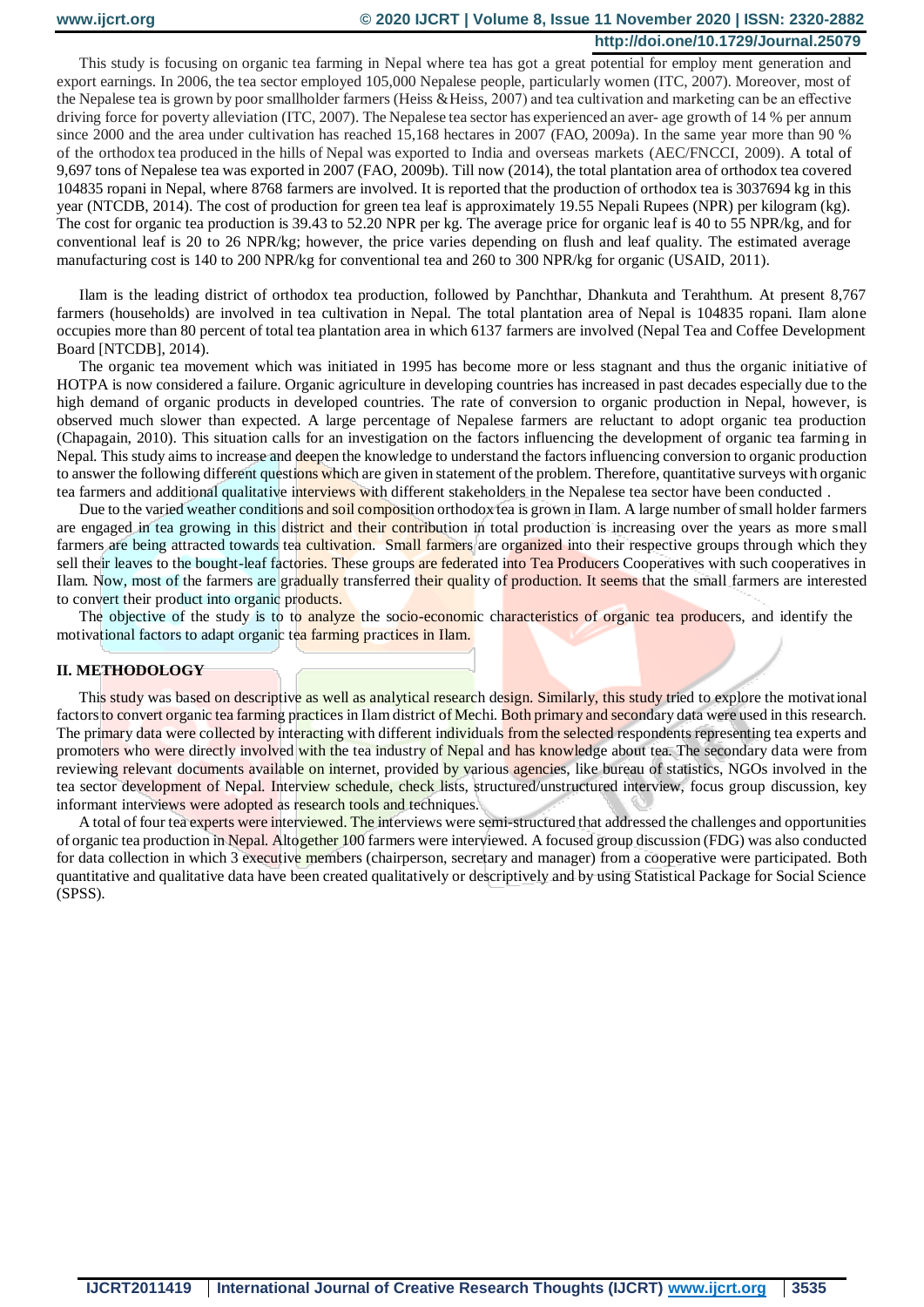### **III. RESULT AND DISCUSSION**

#### **3.1. Current Situation of Nepalese Tea Industry**

The tea sector experienced significant growth following its liberalization over a decade ago. According to latest data from the NTCDB, the total area under tea plantation as estimated on 2018/2019 is 28732 hectares with the production volume of 25205858 kilograms of tea production (NTCDB, https://www.teacoffee.gov.np/statistics).

|  | Table 4.1 Plantation and production trend |  |
|--|-------------------------------------------|--|

| <b>Fiscal Year (AD)</b> | <b>Plantation (Ha.)</b> | Production (Kg.) |
|-------------------------|-------------------------|------------------|
| 1999/00                 | 10,249                  | 5,085,237        |
| 2000/01                 | 11,997                  | 6,638,082        |
| 2001/02                 | 12,346                  | 7,518,575        |
| 2002/03                 | 12,643                  | 8,198,000        |
| 2003/04                 | 15,012                  | 11,651,204       |
| 2004/05                 | 15,900                  | 12,606,081       |
| 2005/06                 | 16,012                  | 13,688,237       |
| 2006/07                 | 16,420                  | 15,167,743       |
| 2007/08                 | 16,594                  | 16,127,490       |
| 2008/09                 | 16718                   | 16,208,127       |
| 2009/10                 | 17127                   | 16,607555        |
| 2010/11                 | 17451                   | 17437933         |
| 2011/12                 | 18149                   | 18309824         |
| 2012/13                 | 19036                   | 20588145         |
| 2013/14                 | 20120                   | 21076366         |
| 2014/15                 | 26165                   | 23186726         |
| 2015/16                 | 27688                   | 24263710         |
| 2016/17                 | 28241                   | 24409290         |
| 2017/18                 | 28595                   | 24803567         |
| 2018/19                 | 28732                   | 25205858         |

*(Source: NTCDB, https://www.teacoffee.gov.np/statistics).* 

Conferring the data, the tea industry has been expanding in recent years along with an expansion of its plantation areas approximately from 12,000 hectares in 2001 to 28732 hectares in 2018/2019 and is increasing on a yearly basis.

|                | Table 4.2 District-Wise Plantation and Production (fiscal year 2018/019) |                         |                   |                      |            |                   |                   |  |  |  |
|----------------|--------------------------------------------------------------------------|-------------------------|-------------------|----------------------|------------|-------------------|-------------------|--|--|--|
|                |                                                                          | <b>Estates</b>          |                   | <b>Small Farmers</b> |            | <b>Total</b>      |                   |  |  |  |
| <b>SN</b>      | <b>Districts</b>                                                         |                         | <b>Plantation</b> | of<br>No.            | Plantation | <b>Plantation</b> | <b>Porduction</b> |  |  |  |
|                |                                                                          | No.of<br><b>Estates</b> | Area (ha.)        | small                | Area (ha.) | Area (ha.)        | (Kg.)             |  |  |  |
|                |                                                                          |                         |                   | farmers              |            |                   |                   |  |  |  |
| 1              | Jhapa                                                                    | 69                      | 7725              | 2962                 | 3718       | 11443             | 19108000          |  |  |  |
| $\overline{2}$ | <b>Ilam</b>                                                              | 16                      | 2945              | 7003                 | 5920       | 8865              | 5096030           |  |  |  |
| 3              | Panchthar                                                                | 4                       | 619               | 1143                 | 720        | 1339              | 508076            |  |  |  |
| $\overline{4}$ | Dhankuta<br>6                                                            |                         | 478               | 491                  | 474        | 952               | 184725            |  |  |  |
| 5              | Terhathum                                                                | 1                       | 95                | 670                  | 361        | 456               | 91159             |  |  |  |
| 6              | Bhojpur                                                                  | 1                       | 158               | 50                   | 50         | 208               | 410               |  |  |  |
| $\tau$         | Nuwakot                                                                  | $\overline{2}$          | 49                | 226                  | 33         | 82                | 44220             |  |  |  |
| 8              | Sankhuwasabha                                                            | 2                       | 48                | 112                  | 35         | 83                | 11658             |  |  |  |
| 9              | Sindhupalchok                                                            | 1                       | 80                | $\Omega$             | $\Omega$   | 80                | 20119             |  |  |  |
| 10             | Dolakha                                                                  | $\overline{2}$          | 30                | 32                   | 17         | 47                | 1206              |  |  |  |
| 11             | Lalitpur                                                                 | $\Omega$                | $\Omega$          | 120                  | 40         | 40                | 8844              |  |  |  |
| 12             | TapleJung                                                                | 1                       | 20                | 20                   | 12         | 32                | 3235              |  |  |  |
| 13             | Other                                                                    | 11                      | 2540              | 2405                 | 2565       | 5105              | 128176            |  |  |  |
|                | --                                                                       | 116                     | 14787             | 15234                | 13945      | 28732             | 25205858          |  |  |  |

*(Source: NTCDB, https://www.teacoffee.gov.np/teaproduction).* 

Majority of smallholder farmers are active in production and they dominate the present plantation scenario. The current socioeconomic impact in terms of employment or job creation is very high in this sector, with significant potential to contribute to national income growth and providing direct employment to more than hundred thousand people.

# **3.2. Demographic Characteristics Of Organic Tea Farmers**

The socio-demographic data and data on farm size and basic conditions for farming and marketing shows that all of the 196 farmers converted their tea farms from the conventional farm to organic one for the last five years. Among 106 farmers, near about 10% of the farmers are below 30 years old. Similarly, 29% of the total farmers are aged between 41 and 50 years.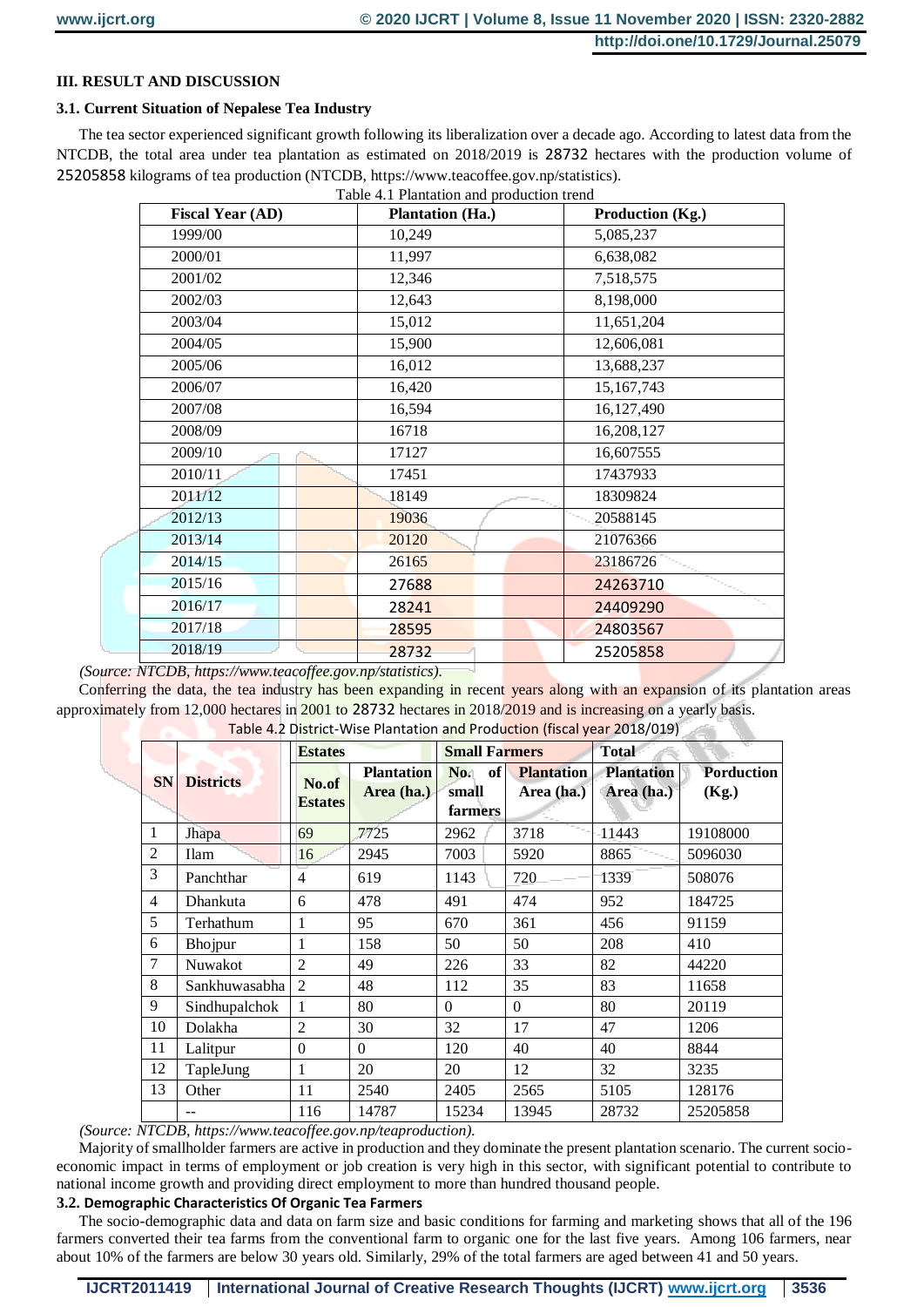G

|  |  |  | Table 1 Composition Of Tea Producer Cooperatives By Sex And Ethnicity |
|--|--|--|-----------------------------------------------------------------------|
|  |  |  |                                                                       |

|                    |            | <b>Name Of The Cooperatives</b>                 |          |                                                             |                                                                        |              |               |
|--------------------|------------|-------------------------------------------------|----------|-------------------------------------------------------------|------------------------------------------------------------------------|--------------|---------------|
|                    | <b>Sex</b> | <b>Ajambare</b><br>Cooperative<br><b>Ociety</b> | Tea<br>S | Nawami Tea<br><b>Producer</b><br><b>Cooperative Society</b> | Tea<br><b>Hilltop</b><br><b>Producer</b><br><b>Cooperative Society</b> | <b>Total</b> | $\frac{0}{0}$ |
|                    | Female     | 8                                               |          | 5                                                           | 4                                                                      | 17           | 8.67          |
| Janajati           | Male       | 28                                              |          | 9                                                           | 18                                                                     | 55           | 28.06         |
|                    | Total      | 36                                              |          | 14                                                          | 22                                                                     | 72           | 36.73         |
|                    | Female     | $\theta$                                        |          | 4                                                           |                                                                        | 5            | 2.55          |
| Dalit              | Male       |                                                 |          | $\theta$                                                    | 4                                                                      | 5            | 2.55          |
|                    | Total      |                                                 |          | 4                                                           | 5                                                                      | 10           | 5.10          |
|                    | Female     | 3                                               |          | 16                                                          |                                                                        | 20           | 10.20         |
| Other              | Male       | 26                                              |          | 40                                                          | 28                                                                     | 94           | 47.96         |
|                    | Total      | 29                                              |          | 56                                                          | 29                                                                     | 114          | 58.16         |
| <b>Grand Total</b> |            | 66                                              |          | 74                                                          | 56                                                                     | 196          | 100.00        |

*(Source: Field survey, 2019)* 

The table shows that the majority of the male farmers (about 80%) have managed their tea farms. In this case, only 42 (20%) female have hold their tea farming.

| Age       | <b>Tuble 2.</b> Composition of Household Heads <b>D</b> $\gamma$ Tige Time best<br><b>Household heads</b> |               |        |               |              |               |  |  |  |  |
|-----------|-----------------------------------------------------------------------------------------------------------|---------------|--------|---------------|--------------|---------------|--|--|--|--|
| Group     | <b>Male</b>                                                                                               | $\frac{0}{0}$ | Female | $\frac{6}{9}$ | <b>Total</b> | $\frac{0}{0}$ |  |  |  |  |
| $20 - 30$ | 14                                                                                                        | 9.09          |        | 11.90         | 19           | 9.69          |  |  |  |  |
| $31 - 40$ | 31                                                                                                        | 20.13         | 17     | 40.48         | 48           | 24.49         |  |  |  |  |
| $41 - 50$ | 45                                                                                                        | 29.22         | 11     | 26.19         | 56           | 28.57         |  |  |  |  |
| $51-60$   | 37                                                                                                        | 24.03         | 3      | 7.14          | 40           | 20.41         |  |  |  |  |
| 61 Above  | 27                                                                                                        | 17.53         | 6      | 14.29         | 33           | 16.84         |  |  |  |  |
| Total     | 154                                                                                                       | 100.00        | 42     | 100.00        | 196          | 100.00        |  |  |  |  |

Table 2: Composition of Household Heads By Age And Sex

# *(Source: Field survey, 2019)*

The majority of tea farming caste groups (58%) in the study area belong to *BrahmanChhetri* groups. The ethnic groups (*Janajaties*) are the second largest group (37%) in tea cultivation followed by only 5% *Dalits* are involved in tea cultivation.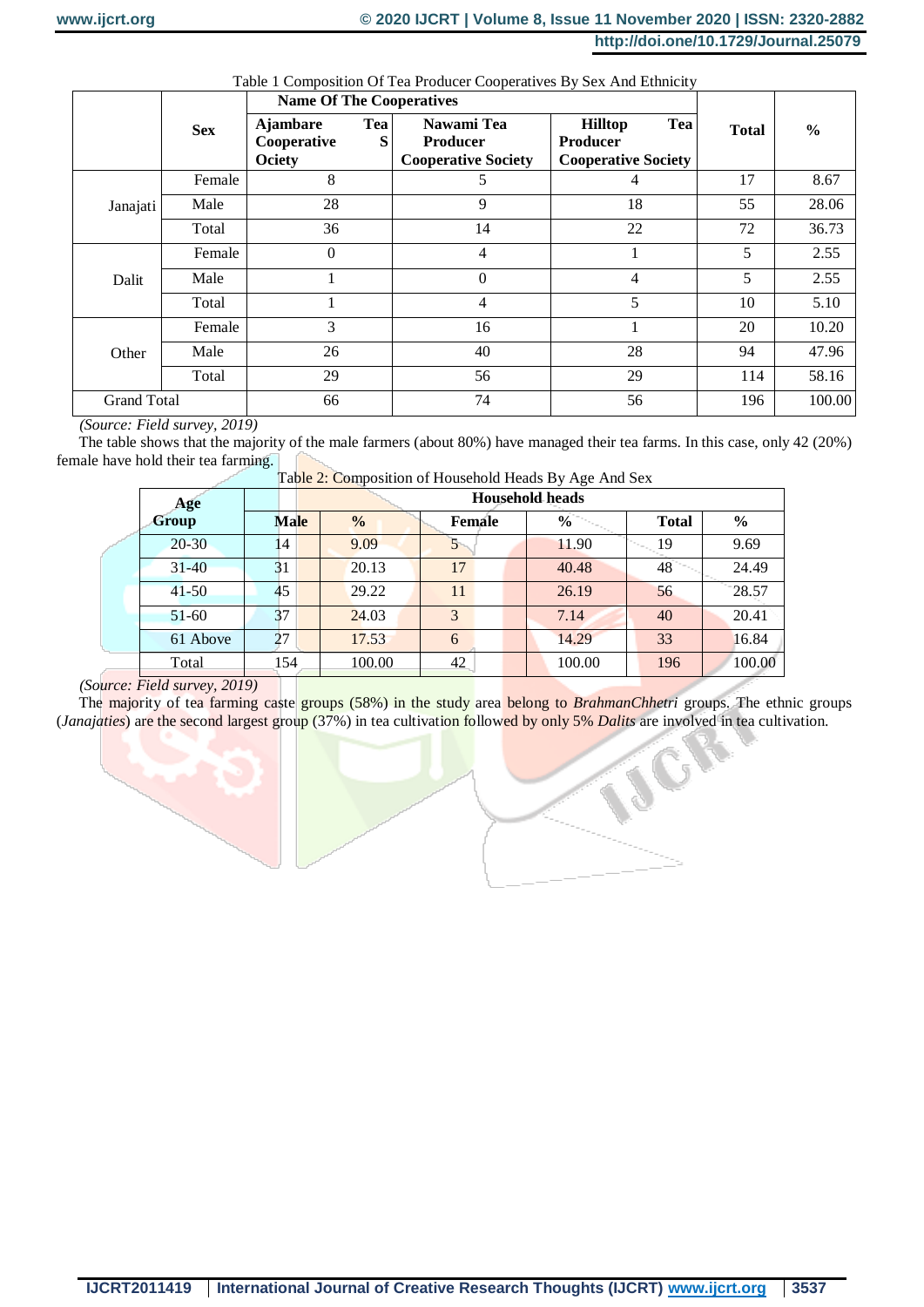|                      |                                                       | <b>Organic Farmers (N=196)</b> |       |  |  |
|----------------------|-------------------------------------------------------|--------------------------------|-------|--|--|
| <b>SN</b>            | <b>Socio-Economic Variables</b>                       | <b>Mean (Std. Deviation)</b>   | (%)   |  |  |
| <b>Personal Data</b> |                                                       |                                |       |  |  |
| 1.                   | Gender of household head                              |                                |       |  |  |
| 1.1                  | $1 = Male$ , $0 = Female$                             | 0.79(0.41)                     |       |  |  |
| 2.                   | Age (years)                                           | 46.86 (12.95)                  |       |  |  |
| 2.1                  | Less than 30 years                                    |                                | 9.69  |  |  |
| 2.2                  | 31 to 40 years                                        | $\overline{a}$                 | 24.49 |  |  |
| 2.3                  | 41 to 50 years                                        | L.                             | 28.57 |  |  |
| 2.4                  | 51 to 60 Years                                        |                                | 20.41 |  |  |
| 2.5                  | 61 and above                                          |                                | 16.84 |  |  |
| 3.                   | <b>Educational level</b>                              |                                |       |  |  |
| 3.1                  | $0=$ illiterate, 1 = literate only, 2 = school level, |                                |       |  |  |
| 3.1.1                | $3 =$ college and university<br>Illiterate            | 2.06(0.90)                     | 0.00  |  |  |
| 3.1.2                | Literate                                              |                                | 37.24 |  |  |
| 3.1.3                | School level                                          |                                | 19.90 |  |  |
| 3.1.4                | College and university level                          |                                | 42.86 |  |  |
| $\overline{4}$ .     | Caste/Ethnicity                                       |                                |       |  |  |
|                      | $1 =$ Janajati, $2 =$ Dalit, $3 =$ Other              |                                |       |  |  |
| 4.1                  | (Brahman/Chhetri/Bhujel)                              | 2.21(0.95)                     |       |  |  |
| 4.1.1                | Janajati                                              |                                | 36.73 |  |  |
| 4.1.2                | Dalit                                                 |                                | 5.10  |  |  |
| 4.1.3                | Other                                                 |                                | 58.16 |  |  |
| 5.                   | Family size (No. of<br>household members)             | 5.08(1.77)                     |       |  |  |
| 5.1                  | Less than 5 members                                   |                                | 69.39 |  |  |
| 5.2                  | 6 to 10 members                                       |                                | 29.59 |  |  |
| 5.3                  | 11 to 15 members                                      |                                | 1.02  |  |  |
| 6.                   | Experience in tea farming (years)                     | 15.87 (4.91)                   |       |  |  |
| 6.1.1                | 5 to 10 years                                         |                                | 19.39 |  |  |
| 6.1.2                | 11 to 15 years                                        |                                | 40.82 |  |  |
| 6.1.3                | 16 to 20 years                                        |                                | 22.45 |  |  |
| 6.1.4                | 21 to 25 years                                        |                                | 10.20 |  |  |
| 6.1.5                | 26 to 30 years                                        |                                | 7.14  |  |  |

Table 3: Characteristics of Organic Tea Farmers

*(Source: Field survey, 2019)* 

A large portion of farmers (43%) have got a college or university education, but about 38% of the total farmers do not have any formal education. They are under the "literate only" category.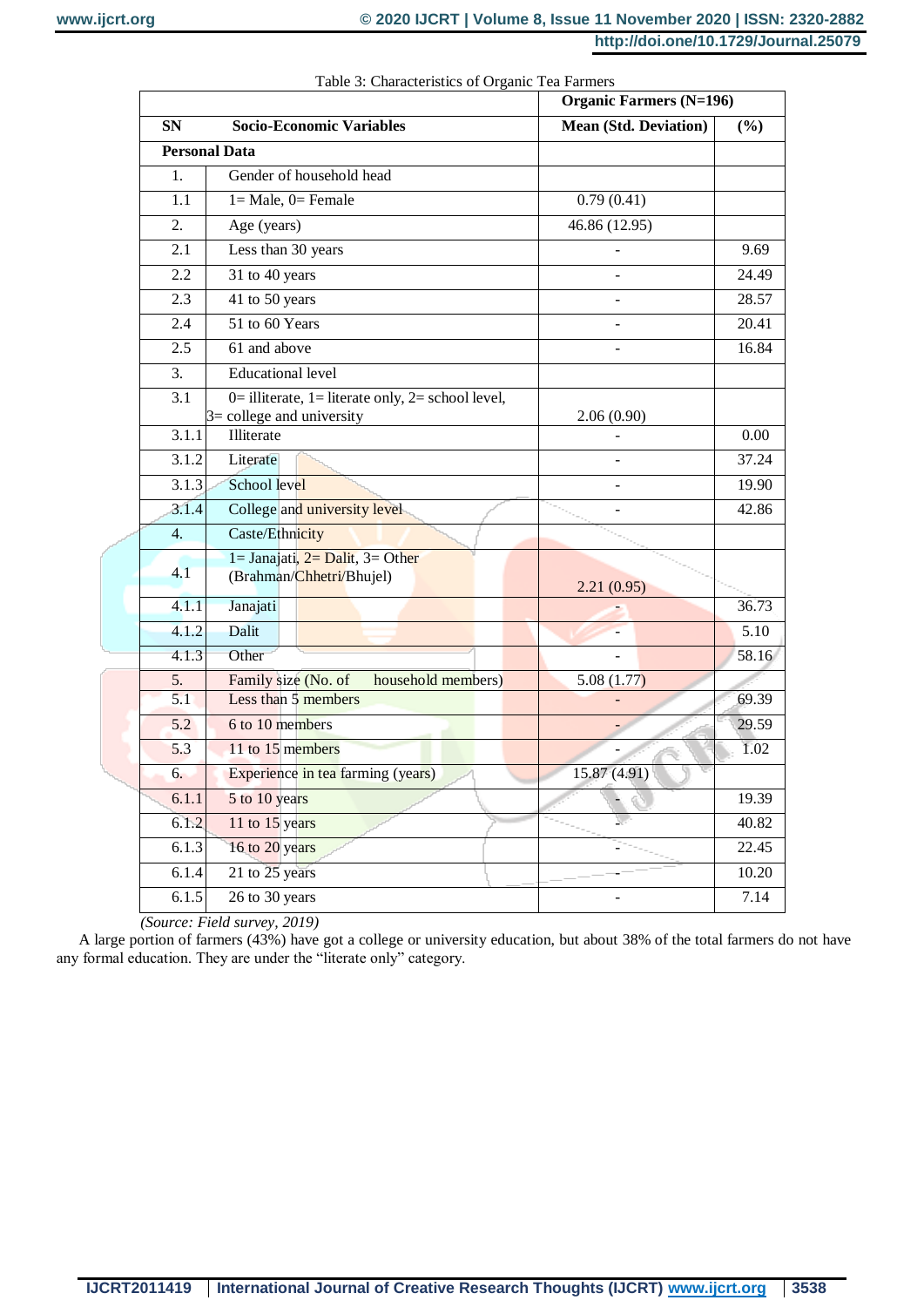|                       | Table 4: Farm Data                                 |                                                      |       |
|-----------------------|----------------------------------------------------|------------------------------------------------------|-------|
| SN                    | Farm data                                          | Organic farmers (n=196)<br>Mean (Std. deviation) (%) |       |
| 1                     | Land covered with tea (ha)                         | 0.45(0.42)                                           |       |
| 1.1                   | Less than 0.5 ha                                   |                                                      | 68.37 |
| 1.2                   | $0.51$ to 1 ha                                     |                                                      | 19.90 |
| 1.3                   | 1.1 to 1.5 ha                                      |                                                      | 6.63  |
| 1.4                   | 1.6 to 2 ha                                        |                                                      | 4.08  |
| 1.5                   | More than 2 ha                                     |                                                      | 1.02  |
| $\overline{2}$        | Affiliation with institutions                      |                                                      |       |
| 2.1                   | $0 = No$ affiliation, $1 = Affiliation$            | 1.00(0.00)                                           |       |
| 3                     | Loan                                               |                                                      |       |
| 3.1                   | $0=$ No borrowed, $1=$ Borrowed                    | 0.23(0.43)                                           |       |
| $\overline{4}$<br>4.1 | Access to agricultural technicians                 |                                                      |       |
|                       | $0 = No$ access to agricultural technicians, $1 =$ |                                                      |       |
|                       | Access to agricultural technicians,                | 0.93(0.25)                                           |       |
| 5                     | Training participation                             |                                                      |       |
| 5.1                   | $0 = No$ participation $1 = Participation$         | 1.00(0.00)                                           |       |
| 6                     | Transportation time to selling point<br>(hours)    | 0.95(0.50)                                           |       |
| $\sqrt{2}$            | $F: 11 \qquad \qquad \Delta(10)$                   |                                                      |       |

#### *(Source: Field survey, 2019)*

The data reveals that the small farmers are attracted to orthodox tea production. It is found that the average size of the organic tea farms is 0.45 hectare. The majority of the organic farms (68 %) comprise less than 0.5 hectare farm land (cropped with tea). **3.3. Organic Tea Production** 

It was found that the total area of organic tea plantation under three cooperatives of Ilam district up to 2015 is 87.92 hectares with the green leaf production volume of 206640 kilograms.

|                     | Table 5.5: Annual Green Leal Production, Productivity and income |                |                |            |             |                      |  |  |  |
|---------------------|------------------------------------------------------------------|----------------|----------------|------------|-------------|----------------------|--|--|--|
|                     |                                                                  | <b>Minimum</b> | <b>Maximum</b> | <b>Sum</b> | <b>Mean</b> | <b>Std.Deviation</b> |  |  |  |
| Farm size (Ha.)     |                                                                  | 0.05           | 2.29           | 87.92      | 0.45        | 0.42                 |  |  |  |
| <b>Annual Green</b> | 2013                                                             |                | 4530           | 771660     | 393.67      | 602.89               |  |  |  |
| leaf                | 2014                                                             | 0              | 10522          | 256877     | 1310.6      | 1700.57              |  |  |  |
| production(Kg)      | 2015                                                             | 22             | 6565           | 206640     | 1054.29     | 1150.42              |  |  |  |
| Annual              | 2013                                                             | $\overline{0}$ | 194790         | 3289129.3  | 16781.27    | 25923.72             |  |  |  |
| Income(NRS)         | 2014                                                             | $\Omega$       | 452446         | 11070806   | 56483.70    | 73248.75             |  |  |  |
|                     | 2015                                                             | 924            | 275730         | 8599115    | 43873.04    | 47813.75             |  |  |  |

Table 5.5: Annual Green Leaf Production, Productivity and Income

# *(Source: Field survey, 2019)*

Conferring the data, the tea production has been increasing on a yearly basis. According to the statistics, the total areas of 87.92 hectares were under plantation with the output of 77160 to 206640 kilograms of organic orthodox tea for the year 2013 to 2015. The average productivity of tea has been 2350 per hectare. It was found that the annual income from green leaf has been fluctuated. The average selling price per kilogram is Rs. 42.00 in last year (2015 AD).

#### **3.4. Farmers' Motivation for Organic Tea Farming Practices**

Almost all farmers answered in the affirmative way to whether or not they liked organic agriculture and the great majority said that the future for organic tea has good. Answers were relatively split equally between organic tea being successful or mediocre. When asked about the difficulty of organic agriculture, some farmers explained that it was very difficult and expensive to farm organically. Explanations by farmers of what organic agriculture is and why it is used were relatively similar; focusing on health, environment, bright market and the sustainability in production; and a high level of confidence was common in explanations of organic agriculture. Several farmers discussed the current low price (Rs. 40 to 45) offered for green leaf, explaining that a higher price is needed for the farmers to gain a profit. One of the farmers went on to say that prices would be better if more than one factory would buy organic green leaf. It was found that many farmers seemed dissatisfied with the current price. Principal component factor analysis was performed in order to find group farmers' motivations towards their conversion to organic production methods (Table). It is possible to summarize motivations as in the following 10 motivational statements.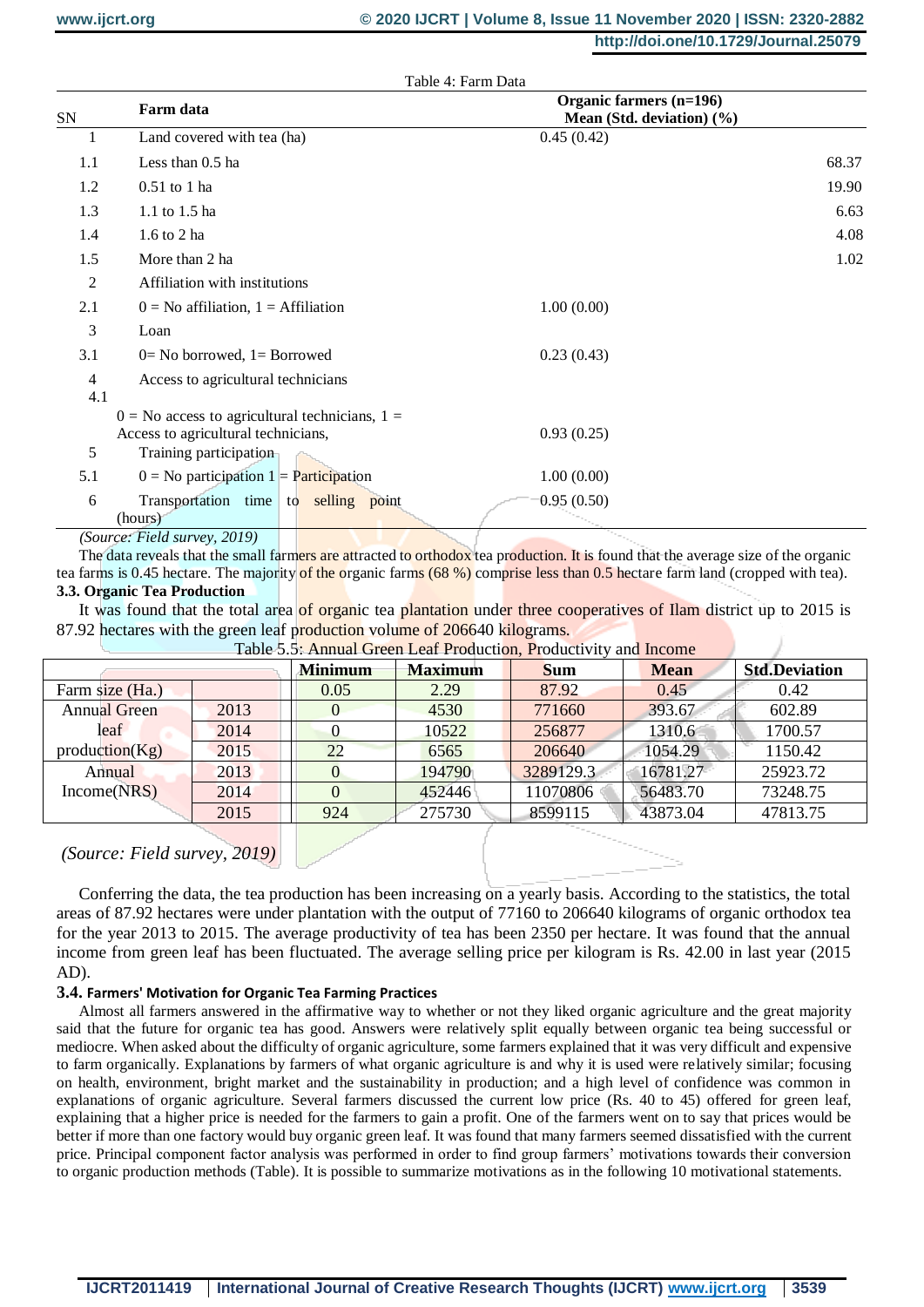| Variables /                                            | Frequency | (%)  |
|--------------------------------------------------------|-----------|------|
| <b>Factor 1 Environmental awareness</b>                | 31        | (15) |
|                                                        | 10        |      |
|                                                        | 7         |      |
|                                                        | 14        |      |
| <b>Factor 2 Bright market prospects</b>                | 44        | (22) |
| Good image of Nepalese tea in the international market | 23        |      |
| Satisfying the need of the processors                  | 21        |      |
| <b>Factor 3 Economic benefit</b>                       | 44        | (22) |
|                                                        | 1         |      |
|                                                        | 43        |      |
| <b>Factor 4 Health consciousness</b>                   | 15        | (7)  |
| Healthy product for the consumers                      | 15        |      |
| <b>Factor 5 Sustainability</b>                         | 53        | (27) |
| Maximum utilization of farm internal resources         | 16        |      |
|                                                        | 37        |      |

Table 5: Motivational factors for organic farming

*(Source: Field survey, 2019)* 

The result shows that five different motivational factors for the conversion were found. Factor 1 consists of motivating reasons dealing with *environmental awareness* of the farmers. 15% of the total farmers are under this category.

Factor named *bright market prospects* comprises the positive view of farmers with regard to the demand of organic tea and the sustainability of production. Not surprisingly, another important factor that has a motivational effect on farmers is *economic benefit* of organic tea production that plays a role for the conversion to organic farming. The factor *health consciousness* contains *healthy product for the consumers*. Factor 5 consists of motivational reasons dealing with sustainability of the product. In this factor consists two variables: "maximum utilization of farm internal resources" and "sustainability in production". Maximizing internal farm resources means that farmers are not using external resources such as pesticides and chemicals which are harmful for human health and the environment and it has helped to promote concept of sustainable development. The modern definition of sustainability compiles the implications of triple bottom lines (3BL): economic, social and environmental sustainability. With the emphasis given on social, economic and environmental aspects for assuring average quality of life, it has been identified as the key pillars of sustainable development (Kalchschmidt & Syahruddin, 2011). Sustainability can be achieved when all three environmental, social and economic performances could be placed together for achieving long-term development and benefits (Carter & Rogers, 2008). In the same way, the intersection of 3BL aspects in sustainable performances is in the supply chain.

However, as shown by farmers' responses to interviews, organic production involves a high level of investment and are much more difficult than conventional tea farming. They argued that the organic farmers' input prices are higher. So, profits may not necessarily be higher under organic production. Similarly, the farmers have been facing the problem of reliable workers. Due to mass migrations of men to foreign countries for work, there is a shortage of skilled work force for cultivation and production in this sector. However, on the positive side, it has created job opportunities for the female population of the study area. Due to the lack of working men in the tea sector, majority of workers are trained local women.

#### **3.5. Opinion of tea experts**

Tea experts argued that the factory is converting to organic production because pesticides affect the quality of tea and ruin the environment. They further explained that there is high foreign demand for organic tea, which puts the tea farmers who produce organically in a better financial position than conventional tea farmers. Changes that came with the organic conversion mainly include stopping the application of any chemical pesticides and fertilizers. Organic fertilizer has no chemicals, but is animal dung and compost. The soil fertility is very important but that it has been very hard to motivate farmers to go organic; the factory runs a pesticides awareness program which has very slowly raised awareness among the farers. According to the tea experts, organic tea production is hard and that it is very labor intensive and it is also very hard to achieve good quality because one cannot rely on chemicals. With organic tea farming, one must pluck early, the leaves are smaller and harder, and bushes are shorter, making quality tea much more difficult to produce. As productivity for each laborer is much lower and there has been a lack of labor in this area, farmers in the area have been struggling to produce enough tea.

Expectation of the tea expert is that in the future this whole area will be organic and if Ilam region is completely organic, it can compete with Darjeeling. If

Nepal's tea sector can fulfill the rising demand, it will succeed to bring future prospects in the field of production. Though Darjeeling is world-famous, Darjeeling and Ilam tea as almost exactly the same, the main difference is that Nepal's tea market is not well established. They held the belief that Nepalese tea market will only succeed if quality is consistent and all tea production is organic.

The Indian government is heavily supporting for the promotion of Darjeeling tea and organic conversion, while the Nepali government is not supporting for organic tea production and most factories in Nepal are not interested in converting to organic production. Almost all the experts expressed their belief that organic tea is good for health and environment and has a good market. It is a huge potential, but a lot of work and a lot of commitments are needed on many fronts. One of the experts described the biggest problems in Nepalese tea sector as being the difficulty in obtaining pesticides that are not banned, lack of cheap or easy organic input, lack of support from government, lack of available loans to farmers, and lack of infrastructure.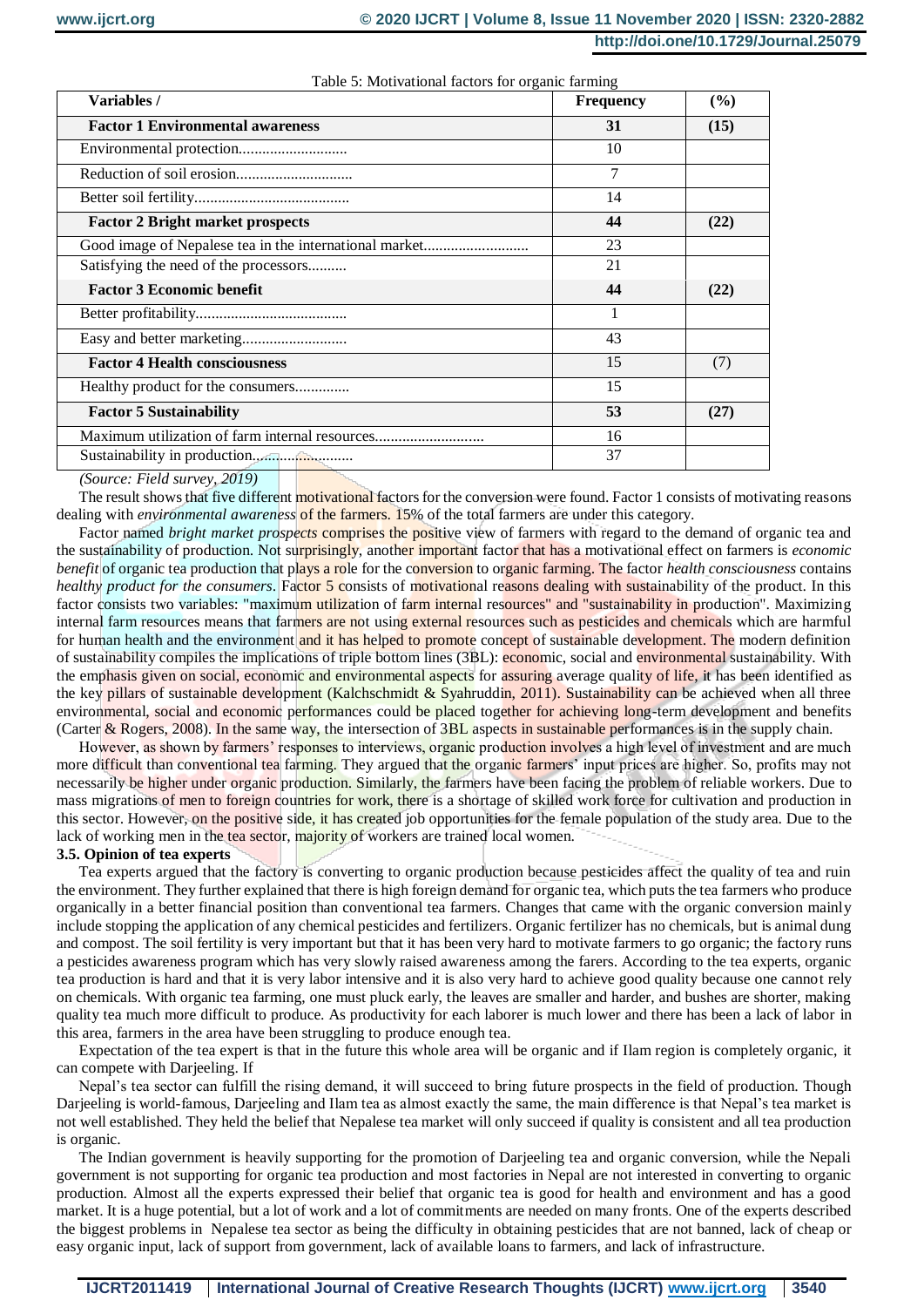As per the opinion of the tea experts, the importance of organic tea farming can be viewed from different perspectives, which are discussed below.

*Environmentally Safe:* In organic tea farming, farmers largely avoid use of synthetic chemicals (fertilizers and pesticides) and rely on natural pest controls, manuring and cultural practices which help to reduce different forms of environmental pollutions. Reductions in the use of these toxic synthetic chemicals also help to improve human and livestock health and other beneficial organisms.

*More sustainable:* In organic production system, farmers are less dependent on external inputs (e.g. pesticides, fertilizers, credit etc.). They manage sound production system based on locally available resources which are economically and ecologically viable. This implies a sustainable management of natural resources; soil water and bio- diversity.

*Source of employments:* It is indicated that organic agriculture requires significantly greater labor input than conventional farmings. However, when labor is not a constraint, organic agriculture can employ underemployed labor.

*Health consciousness:* It is shown that organic food contains more vitamins, nutrients and cancer-fighting antioxidants than non-organic. Organic foods have less residues of pesticides, growth promoters, antibiotics and other chemicals. It tastes better than the inorganic products. Nowadays, consumers are becoming more aware of organic products from health point of view. They have learnt that organic products are safe tohealth and environment as well.

*Enhance biodiversities conservation:* Organic tea farming helps to preserve biodiversity. It contributes to whole farm health, provides conservation of important genotypes, and creates habitats for beneficial species.

*Use of local resources:* Local inputs are largely used in organic farming. Therefore, the farmers need not depend on the external inputs most of the time.

*Profitable and bright market:* Organic tea farmers can manage to reduce production costs by avoiding expensive cost of agrochemicals. Even if the organic crop yields are lower, the overall economic yields of the farm will be competitive since organic system benefits from market premiums (fair prices) and sometimes lowers the input costs. At present, the world trend is towards the organic farming. Many positive actions have been taken globally for the development of organic farming. So, there is a good scope for organic products in the future. Nepal, as a member of WTO, can have good opportunities in the global markets. Good quality organic tea products can be marketed globally.

*Indigenous knowledge:* The farmers are equipped with the indigenous knowledge of farming organically. The indigenous knowledge can be utilized in the organic farming today.

The district is rich in its natural resources with a lot of diversity making it in the International markets for a wide range of Agro-commodities. It is existing remarkable scope of biotechnological applications in the district's agriculture.

The "traditional farming" practices can be converted with less effort to organic farming, with the introduction of improved composting techniques and bio fertilizer and bio-pesticides etc. Similarly, the organic tea products are sold in the global market **IV. CONCLUSION**

Organic tea production may play a vital role in the economy of the developing country in the long run. The conversion of a conventional farm into an organic tea farm needs at least three years. If a whole farm is not converted at one time, it may be done progressively from the start of conversion. There are sufficient opportunities to increase area under organic tea farming. It depends on appropriate conversion method of conventional farming into an organic farming, establishment of national certification program and government support. The fertility and biological activity of the soil should be maintained or increased by cultivation of legumes, green manuring or deep rooting plants in an appropriate multi-annual rotation program.

The study showed that training plays a vital role for conversion to organic production. Another remarkable result was that the huge majority of tea farmers has no access to loans and cannot afford additional investments required for organic tea production. The farmers can promote their tea farming through saving and credit program of their cooperatives only.

It was found that the average size of the organic tea farms is 0.45 hectare. The majority of the organic farms (68 %) comprise less than 0.5 hectare farm land. It is found that the farmers are affiliated to cooperative institutions which are the positive indicators for conversion to organic farming. Similarly, the participation in the training is positive showing that more trained farmers have greater tendency to adopt organic farming. Another remarkable fact of the study is that the coefficient of the time required to reach the market is highly positive. It was found that the average transportation time to selling point is less than 1 hour. The caste and ethnicity is also positive indicating that ethnic groups are seemed to be more interested in organic adoption.

It was found that five different motivational factors for the conversion to organic farming viz. environmental awareness, bright market prospects, economic benefit, health consciousness and sustainability in production have played a vital role. Another fact is that the organic farming has created job opportunities for the female population of the study area. Due to lack of working men in the tea sector, majority of workers are trained local women.

However, as shown by farmers' responses, organic production involves a high level of investment and is much more difficult than conventional tea farming. Farmers seemed dissatisfied with the current price. Several farmers discussed the current low price offered for green leaf, explaining that a higher price is needed for the farmers to gain a profit. According to the farmers' opinion, prices would be better if more than one factory was buying organic green leaf.

They argued that the organic farmers' input prices are higher. So, profits may not necessarily be higher under organic production. Similarly, the farmers have been facing the problem of reliable workers. Due to mass migrations of men to foreign countries for work, there is a shortage of skilled work force for the cultivation and production in this sector.

It was found that the organic farming is more sustainable farming but there are still several issues that have to be addressed. Lack of government initiatives, policies and assistance for promotion of organic tea farming is still in existence. The norms and standards on inspection and certification in organic agriculture have not been established yet at government level. Appropriate technology and marketing system were found weak. According to the tea experts and promoters, the soil fertility is very important but it has been very hard to motivate farmers to go organic. So, the factory runs a pesticides awareness program which has but very slowly raised awareness. Organic tea production is hard in the sense that it is very labor intensive and it is very hard to achieve good quality because one cannot rely on chemicals with organic tea farming. One must pluck early, the leaves are smaller and harder, and bushes are shorter, making quality tea much more difficult to produce. It is believed that Nepalese tea market will only succeed if quality is consistent and all tea produced is organic. There is more potential of organic tea cultivation in Ilam district, but a lot of works and commitments are needed.